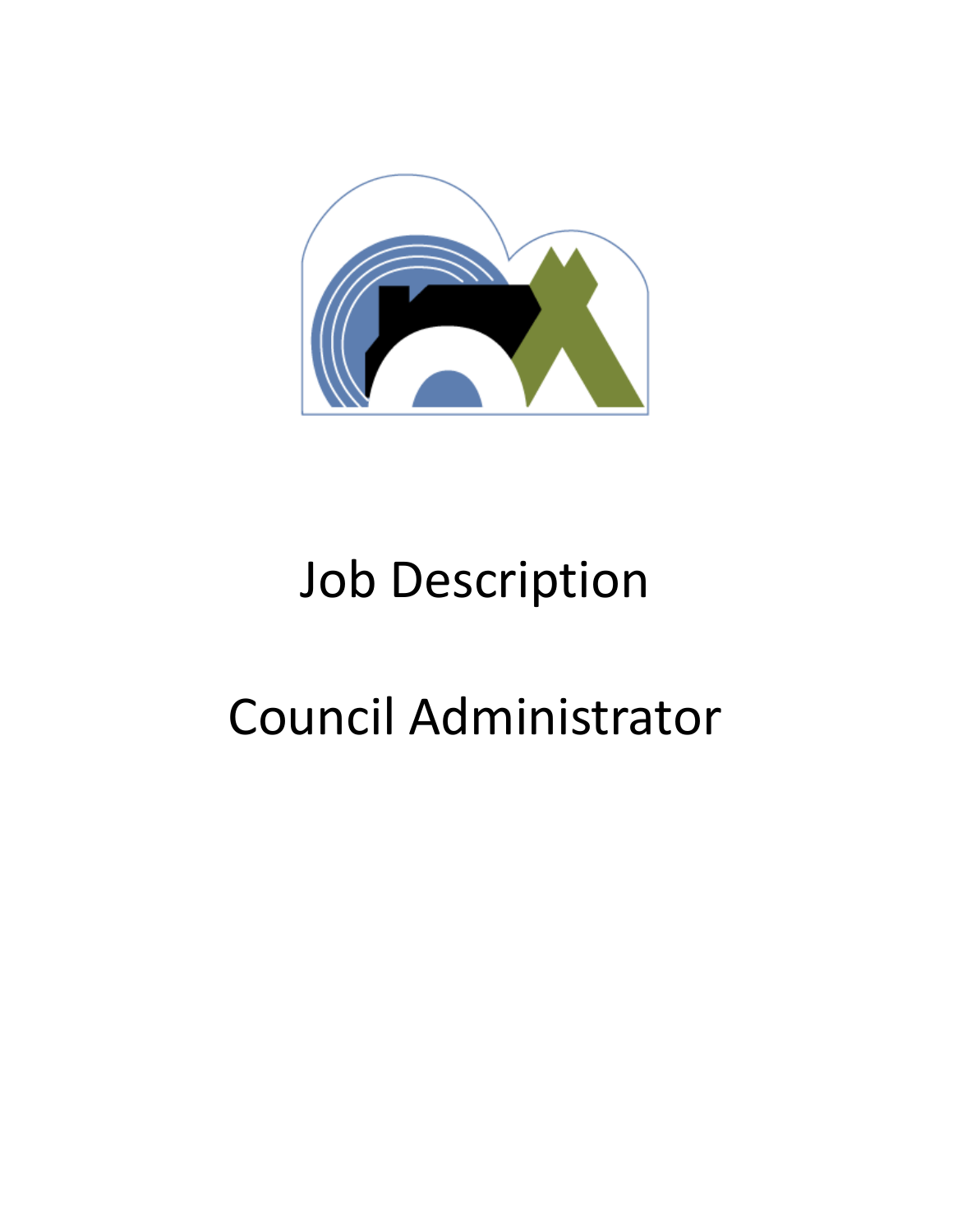## **IDENTIFICATION**

#### **Job Title: Council Administrator Supervisor's Position: Senior Administrative Officer**

#### **Job Status: Permanent Full Time RI – 37.5 hrs. per week**

**Location: Inuvik Town Hall**

### **PURPOSE OF THE POSITION**

Reporting directly to the Senior Administrative Officer, the Council Administrator is responsible for the preparation of Town Council meeting packages, agendas and minutes, correspondence as required for the Mayor and SAO, attending designated committee meetings and Senior Staff meetings, and recording minutes of same.

### **SCOPE**

The Council Administrator is responsible for providing senior level executive and administrative support to the Mayor, Senior Administrative Officer, and Councillors for the Town of Inuvik. The performance of duties in the position impacts the overall administration of the Town's legal and governance operations.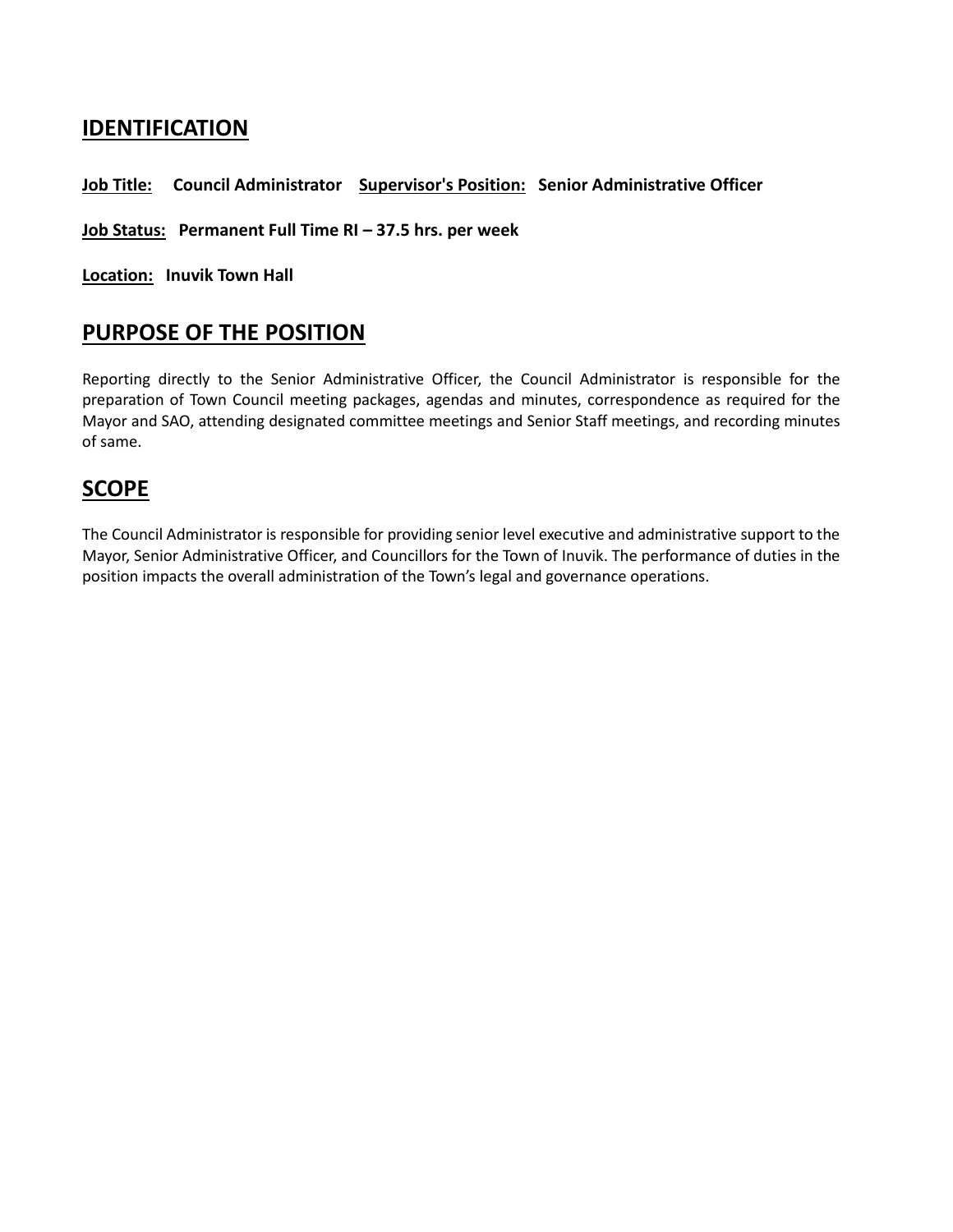## **RESPONSIBILITIES**

- 1. Prepare documentation for Council (Committee of the Whole and Regular Council) meetings by:
	- Collecting items for the agenda (i.e., Minutes, briefing notes, proposals etc. from staff, councillors, members of the public)
	- Ensuring packages are prepared and delivered according to legislative requirements preceding the council meeting(s)
	- Attending the Committee of the Whole (COW) and Regular Council Meetings
	- Recording and accurately preparing the minutes and decisions of Council (the discussion at the Monday meetings are incorporated into the Regular Council meeting minutes)
	- Ensuring staff members are advised of Council decisions, so that they may schedule their workload appropriately (by way of Council decision)
	- Ensuring that approved minutes are signed, scanned, and uploaded to the Town of Inuvik website and the hard copy maintained on file
	- Ensuring all decisions of Council are recorded and the appropriate department(s) have been advised
	- Recording attendance of members of Council at the COW and RCM, and preparing the biweekly attendance report which is submitted to the Payroll Officer
	- Maintaining a separate list of all the motions passed by Council
	- Ensuring that the local media (CBC and the Drum) and the MLA offices have been advised of all scheduled Council meetings
	- Preparing Council Chambers for Council and Committee meetings
	- Assisting the SAO and Senior Managers in developing briefing notes for Council
- 2. Prepares and Administers the Town of Inuvik By-Laws by:

All by-laws that have received three (3) readings from Council must be circulated in the following manner:

- Updating the by-law register, showing the dates that the readings were given
- Inserting the dates of the readings into the by-law and printing the approved bylaw
- Having the by-law signed by the SAO and then the Mayor
- Ensuring that the by-law is sealed with the Town's corporate seal
- Photocopying, stamped "certified true copy" and signed by the SAO, sealed with the Town's corporate seal, and distributed with the original signed copy scanned and retained on file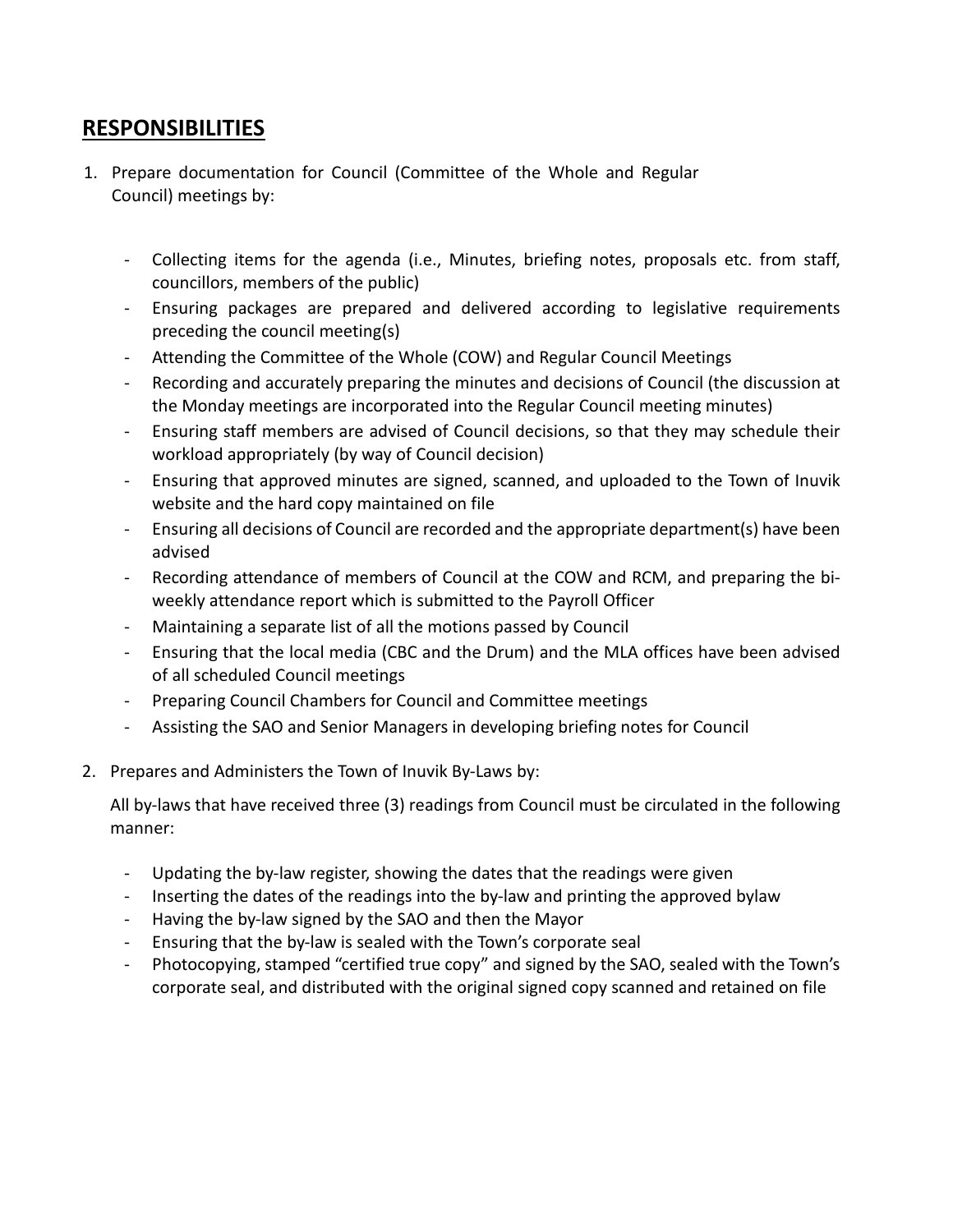- 3. Prepare correspondence for the SAO and Mayor by:
	- Drafting and/or word processing correspondence for signature by the SAO and the Mayor
	- Copying all correspondence sent out on behalf of the SAO and/or the Mayor, recording and numbering each piece of correspondence
	- Keeping a formal record of all correspondence
- 4. Other duties include:
	- The Council Administrator attends, and records discussions held at Senior Staff meetings. These meetings are held monthly and can be attended by the following: SAO, Directors of Finance, Public Services, Protective Services, Community Services, Economic Development & Tourism, Library services Manager and other staff as required
	- The Council Administrator attends, as required, meetings of committees and/or boards of Council to record and prepare the minutes of such meetings. He/she shall provide administrative services to the committee and/or board as required
	- The Council Administrator may be required to make arrangements for the SAO, Mayor and/or members of Council. Arrangements include confirming registration(s), accommodation(s), and transportation to/from the event. The Council Administrator may also be required to prepare and forward the required indemnity and meal allowance form(s) for pre-payment for those travelling
	- The Council Administrator in conjunction with the SAO, Senior Staff and Council develops and maintains Town Policies and keeps a record of such policies
	- The Council Administrator will also assist in Town Communications including but not limited to the Town Website and Facebook pages.
- 5. Performs other duties as assigned that are directly related to the major functions of the job.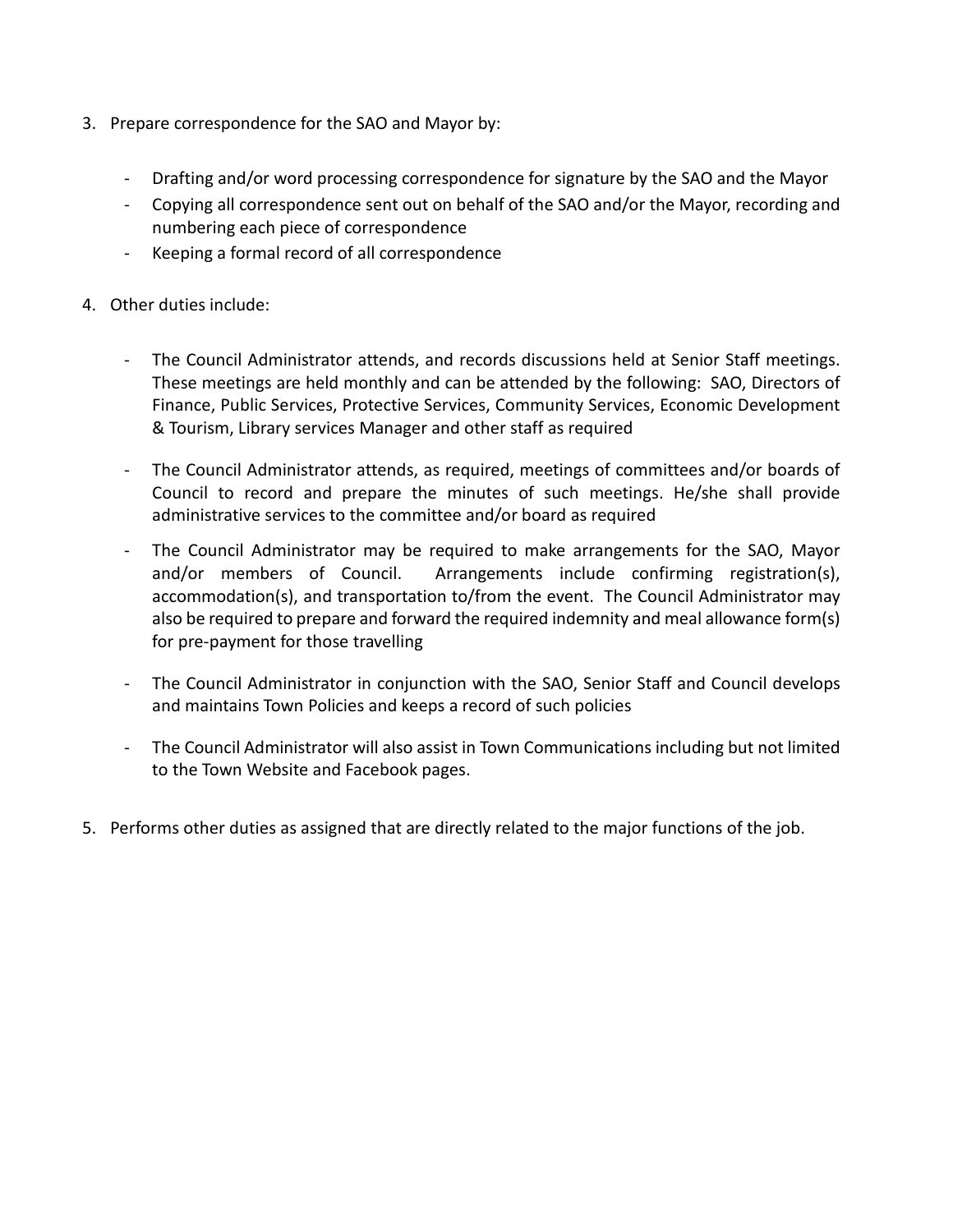# **KNOWLEDGE, SKILLS AND ABILITIES**

The incumbent must have proficient knowledge in the following areas:

- office administration
- an understanding of relevant legislation, policies, and procedures
- an understanding of the northern cultural and political environment

The incumbent must demonstrate the following skills:

- team building
- bookkeeping skills
- analytical and problem-solving skills
- decision making skills
- effective verbal, written and listening communications skills
- computer skills including the ability to operate computerized accounting, spreadsheet, and word processing programs at a highly proficient level
- stress and time management skills

The incumbent must maintain strict confidentiality in performing the duties of the Council Administrator. The incumbent must also demonstrate the following personal attributes:

- be honest and trustworthy
- be respectful
- possess cultural awareness and sensitivity
- be flexible
- demonstrate sound work ethics

The Council Administrator would normally attain the required knowledge, skills, and abilities through completion of an office administration course combined with related experience. Equivalencies will be considered.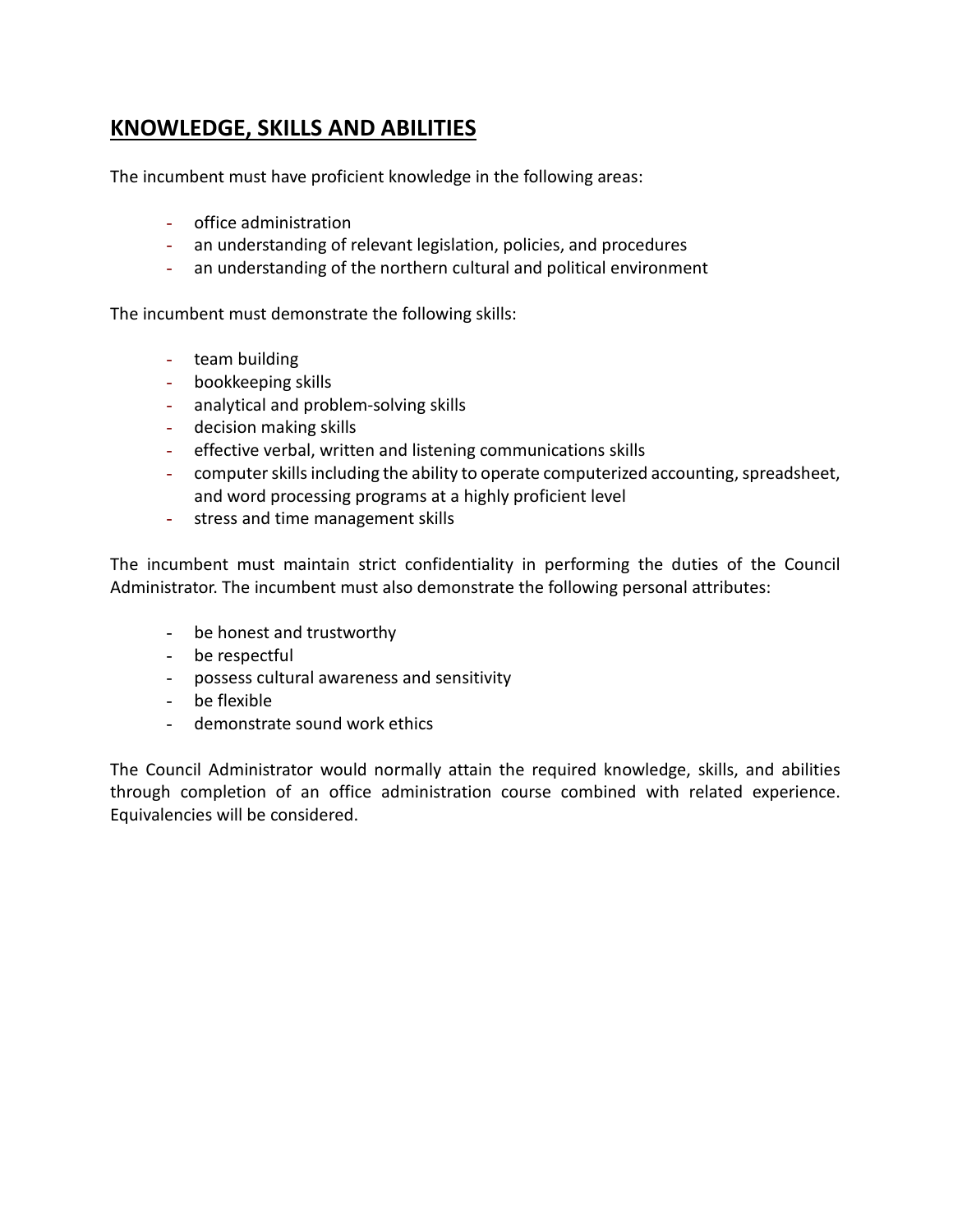## **WORKING CONDITIONS**

#### **Physical Demands**

The Council Administrator will have to spend long hours sitting and using office equipment and computers which can cause muscle strain. The Council Administrator may also have to do some light lifting of supplies and materials from time to time.

#### **Environmental Conditions**

The incumbent works in a controlled office environment with little exposure to disagreeable conditions.

#### **Sensory Demands**

Sensory demands include the extended use of the computer, which may cause eyestrain and occasional headaches, and muscle strain. The Town Office may be noisy and busy making it difficult for the Council Administrator to concentrate.

#### **Mental Demands**

The Council Administrator will have to manage several requests and situations at one time. Stress may be caused by the need to complete tasks within tight deadlines, particularly respecting Council Meetings, and the need to coordinate the work of others around the tight meeting deadlines. There is also a need to focus and concentrate intently during council meeting, ensuring that nothing of substance or importance is ever missed or incorrectly recorded, and this could cause stress, leading to fatigue.